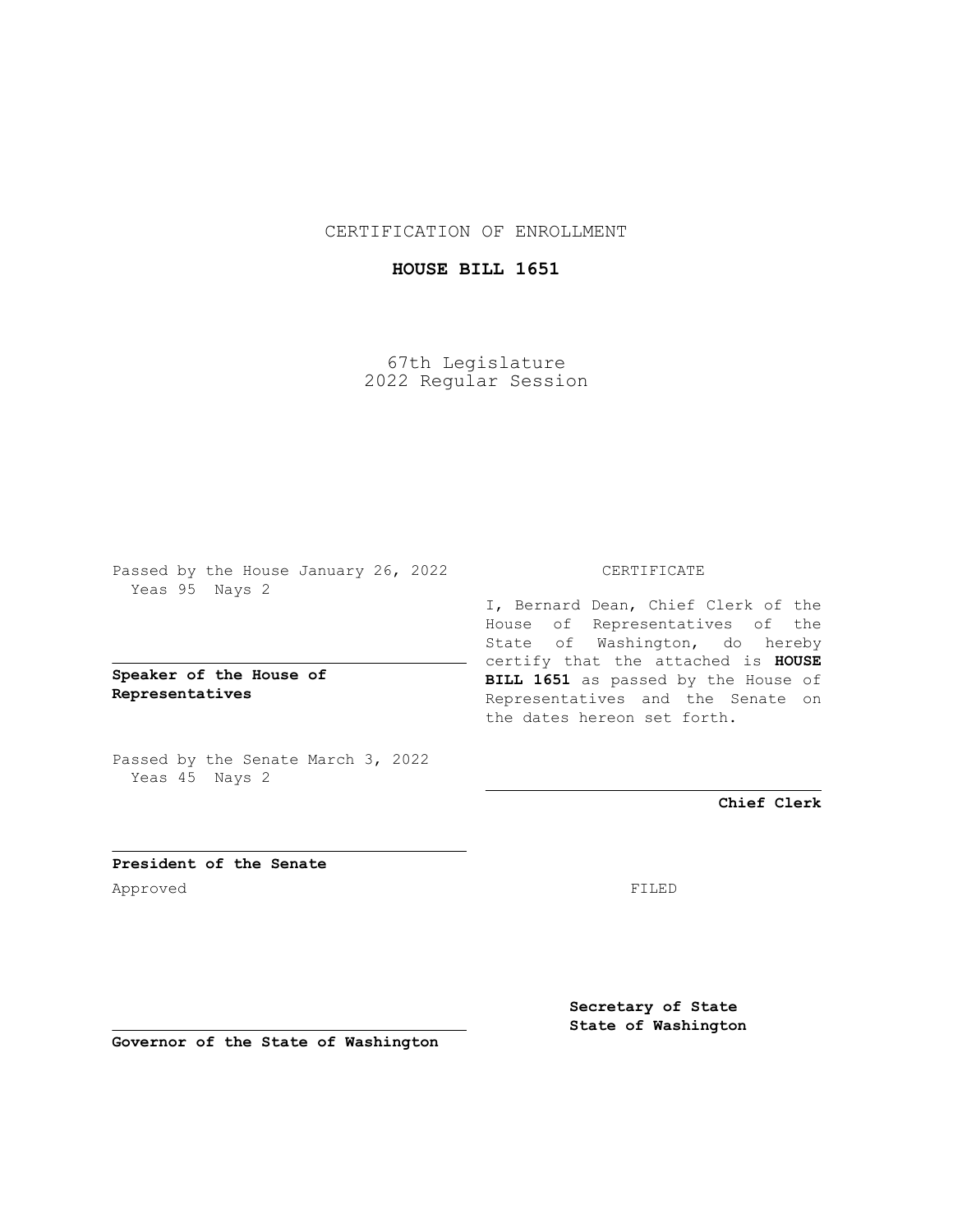## **HOUSE BILL 1651**

Passed Legislature - 2022 Regular Session

## **State of Washington 67th Legislature 2022 Regular Session**

**By** Representatives Thai, Macri, Bateman, Ryu, Berry, Ramel, Duerr, Valdez, Callan, Cody, Davis, Simmons, Bergquist, Kloba, Pollet, Frame, Harris-Talley, and Taylor

Prefiled 12/16/21. Read first time 01/10/22. Referred to Committee on Health Care & Wellness.

 AN ACT Relating to allowing providers to bill separately for immediate postpartum contraception; adding a new section to chapter 41.05 RCW; adding a new section to chapter 48.43 RCW; and creating a new section.4

BE IT ENACTED BY THE LEGISLATURE OF THE STATE OF WASHINGTON:

 NEW SECTION. **Sec. 1.** The legislature finds that healthy birth spacing helps reduce adverse health outcomes for both parents and babies. The legislature further finds that increasing immediate postpartum access to contraception, before a patient is discharged from the hospital or birthing center, is critical to maternal and newborn health and that immediate postpartum contraception is associated with longer contraceptive coverage, fewer unintended pregnancies, and cost savings for payers and health care systems. To help achieve these outcomes, it is the intent of the legislature to increase access to immediate postpartum contraception by requiring commercial health insurers to pay for immediate postpartum contraception separately from the maternity bundle in a manner that mirrors the payment process for immediate postpartum contraception used by the state's medicaid program.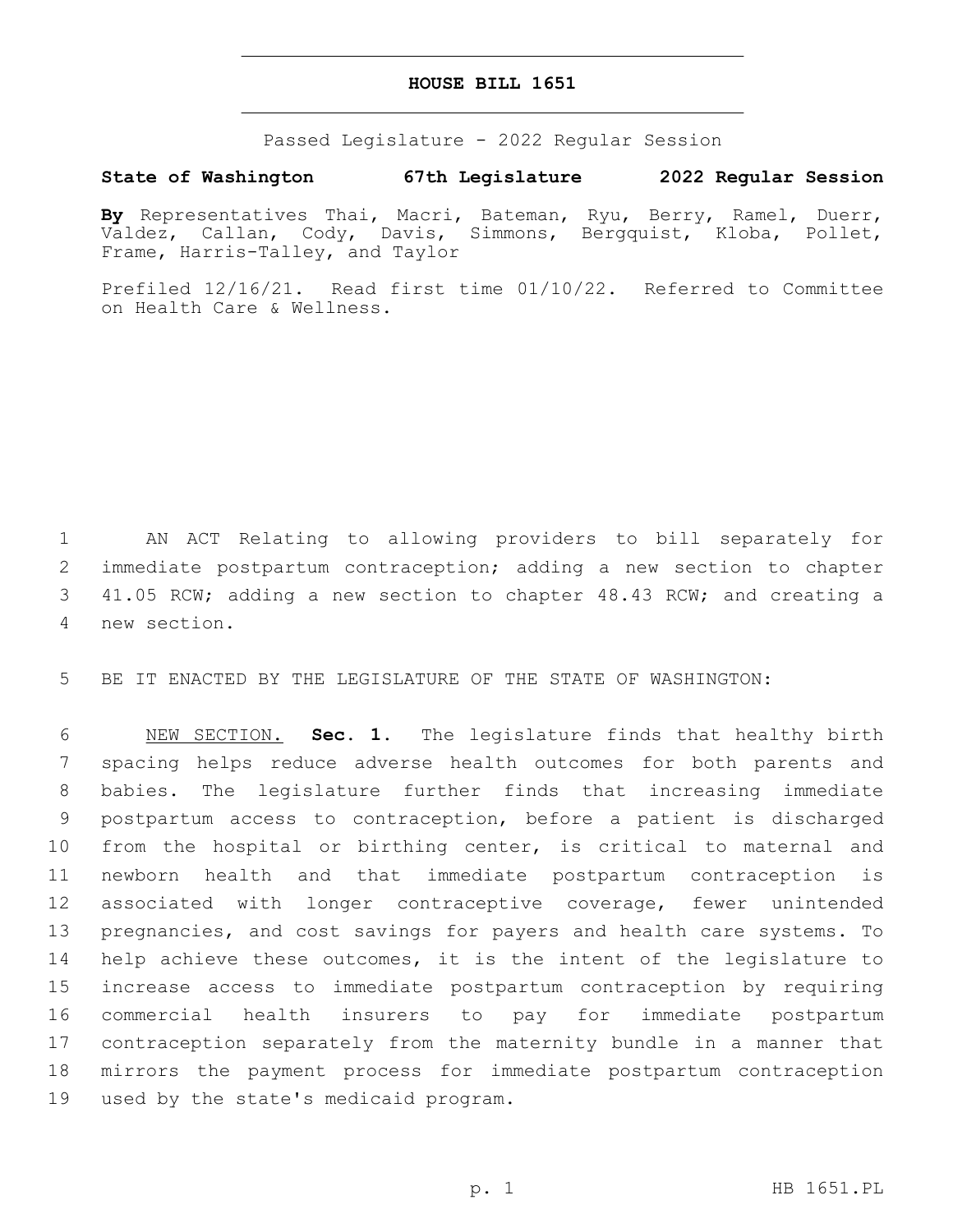NEW SECTION. **Sec. 2.** A new section is added to chapter 41.05 2 RCW to read as follows:

 (1) For births taking place in a licensed hospital or birthing center, a health plan offered to employees and their covered dependents must allow a provider to separately bill for devices, implants, professional services, or a combination thereof, associated with immediate postpartum contraception and may not consider such devices, implants, services, or combinations thereof to be part of 9 any payments for general obstetric procedures.

 (2) For purposes of this section, "immediate postpartum contraception" means the postpartum insertion of intrauterine devices or contraceptive implants performed before the patient is discharged from the hospital or birthing center and includes the devices or 14 implants themselves.

 (3) This section does not apply to facility services associated 16 with immediate postpartum contraception.

 (4) Nothing in this section affects an enrollee's right to directly access women's health care services, including contraceptive 19 services.

 (5) This section applies to health plans issued or renewed on or 21 after January 1, 2023.

 NEW SECTION. **Sec. 3.** A new section is added to chapter 48.43 23 RCW to read as follows:

 (1) For births taking place in a licensed hospital or birthing center, a health plan must allow a provider to separately bill for devices, implants, professional services, or a combination thereof, associated with immediate postpartum contraception and may not consider such devices, implants, services, or combinations thereof to be part of any payments for general obstetric procedures.

 (2) For purposes of this section, "immediate postpartum contraception" means the postpartum insertion of intrauterine devices or contraceptive implants performed before the patient is discharged from the hospital or birthing center and includes the devices or 34 implants themselves.

 (3) This section does not apply to facility services associated 36 with immediate postpartum contraception.

 (4) Nothing in this section affects an enrollee's right to directly access women's health care services, including contraceptive 39 services.

p. 2 HB 1651.PL